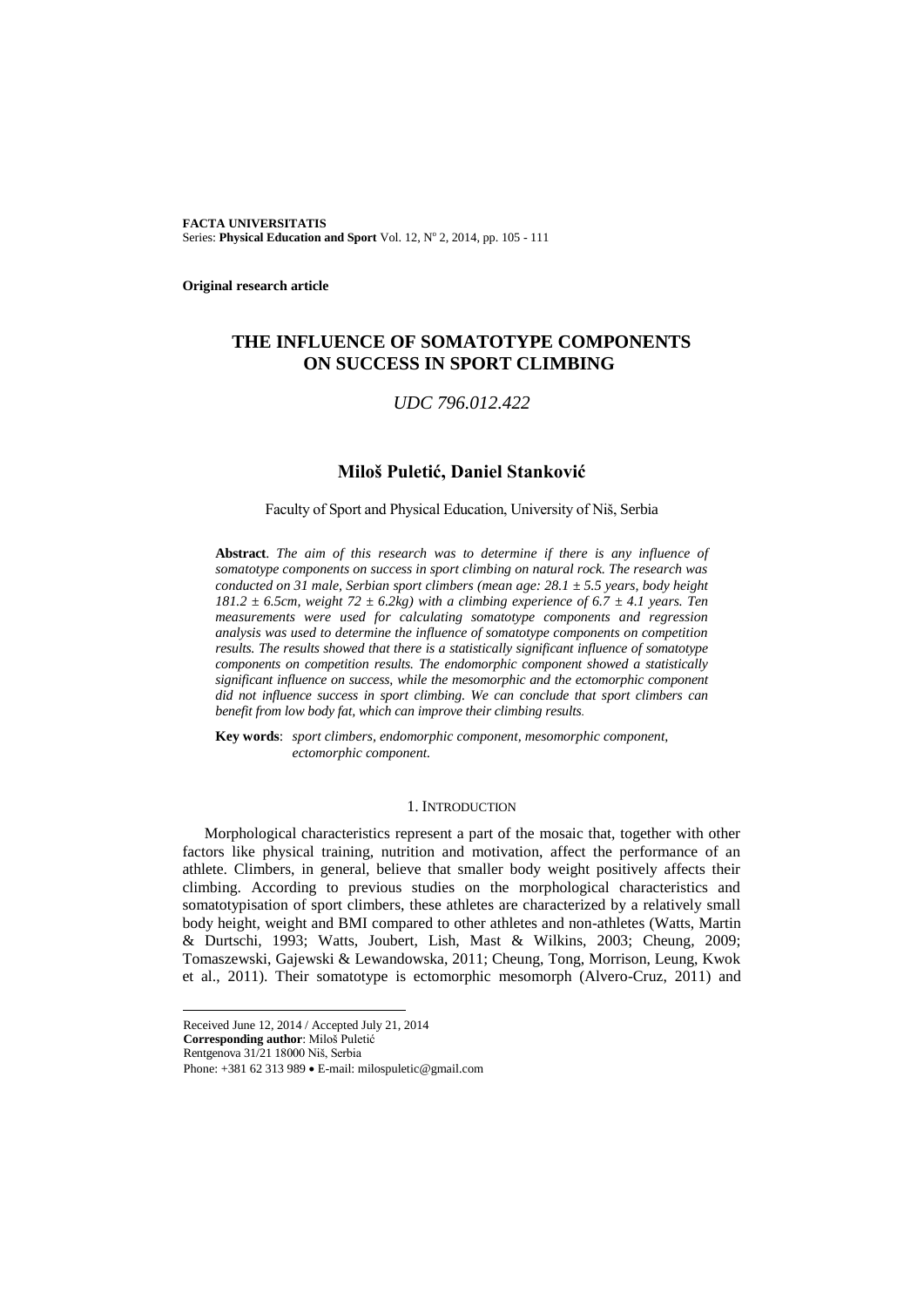106 M. PULETIĆ, D. STANKOVIĆ

mesomorphic ectomorph (Viviani & Calderan, 1991) with a small body fat percentage (Viviani et al., 1991; Watts et al., 1993; Watts et al., 2003; Cheung 2009; Tomaszewski et al., 2011; Cheung et al., 2011). Watts et al. (2003) believe that decreased endomorphy represents an advantage in climbing. Although they are characterized by low body fat, sport climbers showed normal weight, according to their BMI (Stankovic, Rakovic, Aleksandrovic & Joksimovic, 2009), while the relative body weight does not affect the result in sport climbing (Binney & Cochrane, 2003). In elite climbers there is a difference between athletes in the disciplines of bouldering and lead climbing, where boulderers had higher body fat percentage than the lead climbers (Mladenov, Mihailov & Schoffl, 2009). Regardless of their smaller stature, morphological characteristics didn't show any significant influence on the result in sport climbing (Mermier, Janot, Parker & Swan, 2000; España-Romero, Ortega Porcel, García-Artero, Ruiz & Gutiérrez Sainz, 2006; Mladenov et al., 2009; Tomaszewski et al., 2011). The aim of this research was to determine if there is any influence of somatotype components on success in sport climbing on natural rock.

#### 2. METHOD

#### **2.1 Participants**

The participants in this research were 31 male, Serbian sport climbers (mean age: 28.1  $\pm$  5.5 years, body height 181.2  $\pm$  6.5cm, weight 72  $\pm$  6.2kg), with a climbing experience of  $6.7 \pm 4.1$  years. All of the participants took part in the third round of the Serbian National Championship in sport climbing on natural rocks (discipline lead), held in Ljubovija 2013.

#### **2.2 Measurements**

Somatotype components of the participants were determined in the program Somatotype 1.1 (downloaded from the website http://www.somatotype.org/studies.php) according to the Heath-Carter method. For the calculation of the endomorphic component (ENDO), skinfold thickness was measured according to Carter (2002) at four sites on the right side of the body: upper arm above the triceps (UASF), upper back beneath the scapula (UBSF), abdominal (ASF) and calf below the fossa poplitea (CSF). Skinfold thickness was measured with a caliper to the nearest 0,2mm. For the calculation of the mesomorphic component (MESO) five measurements were taken: body height (BHE), upper arm circumference (UAC), lower leg circumference (LLC), humerus bicondylar breadth (HBB) and femur bicondylar breadth (FBB). Body height (BHE) was measured barefoot in a standing position with an anthropometer to the nearest 0.1cm. Upper arm circumference (UAC) was measured on biceps brachii muscle bulk at muscle contraction and lower leg circumference (LLC) around the maximum girth of the calf. Both were measured by a measuring tape to the nearest 0.1cm. The diameters of the humerus bicondylar breadth (HBB) and femur bicondylar breadth (FBB) were measured with the sliding caliper to the nearest 0.1mm. Circumferences of the upper arm and calf as well as diameters of the humerus and femur bicondylar breadths were measured on the right side of the body according to Carter (2002). For the calculation of the ectomorphic component (ECTO), two measurements were used: body height (BHE) and body weight (BWE).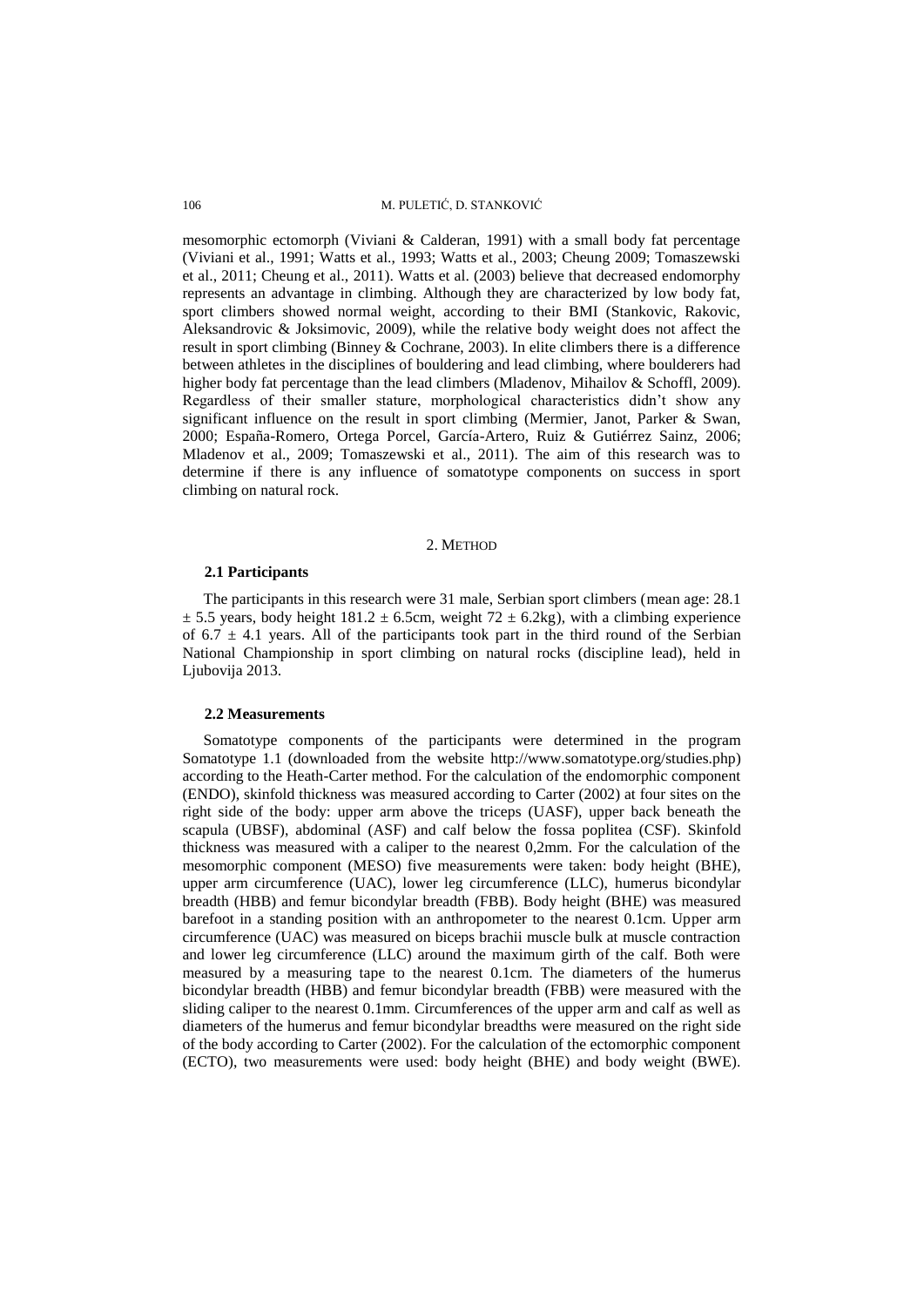Body weight (BWE) was measured barefoot in a standing position by a precision scale (Bilance SALUS, Milan, Italy) to the nearest 0.1kg. Both body height and weight were measured according to the instructions of the International Biological Program – IBP (Weiner and Lourie, 1969). The anthropometer, measuring tape, sliding caliper and caliper are components of the anthropometric set GPM - Swiss Made. All of the instruments were calibrated before measuring each participant.

Competition results (RES) were determined according to the competition regulations of The Sport Climbing Commission of the Mountaineering Association of Serbia. All competitors had 20 new, unclimbed sport routes for climbing in two days (eight hours per day), with the difficulty from VI to  $X<sub>+</sub>$  on the UIAA grading scale. Each route is worth 1000 points, and they are divided by the number of climbers that have successfully climbed the route. The aim is to gather as many points from 20 routes (Competition rule book of SCC MAS in sport climbing on natural rocks, 2013).

The study was conducted in September 2013 in cooperation with the Mountaineering Association of Serbia. All of the measurements were taken on the first day of the competition from 10 to 12 am, and all of the participants were measured in the same manner and conditions.

#### **2.3 Statistical analysis**

The obtained data was statistically analyzed in the program package Statistica 8.0. (StatSoft, Inc., 2007). Descriptive statistics included the measured mean (Mean), standard deviation (SD), error of standard deviation (Error), minimum (Min) and maximum (Max) measured values, range (Range), skewness (Skew) and kurtosis (Kurt). The correlation of variables used to determine the somatotype and somatotype components with the criteria are presented in the intercorrelation matrix by the Pearson correlation coefficient. A regression analysis was conducted for the purpose of determining the influence of somatotype components on the competition results. The significance level was set at  $p<0.05$ .

#### 3. RESULTS

Table 1 shows the basic statistic parameters for anthropometric measures that were used to determine the somatotype, the somatotype components and competition results. The data distribution in all the variables is symmetrical around the mean, except for the variable RES, that shows a strong right orientation (Skew  $= 2.55$ ) with an extremely nonliner distribution of the results (Kurt =  $8.04$ ). The results in Table 1 also show that the mean somatotype of Serbian sport climbers is ectomorphic mesomorph (2.24  $\pm$  0.75 –  $3.95 \pm 0.90 - 3.35 \pm 0.96$ .

Table 2 shows the correlation between the variables used to determine the somatotype and somatotype components with the criteria. Out of the three somatotype components, only the endomorphic component has a significant correlation with the criteria (-0.45), i.e. competition results (RES), together with two variables used to calculate the endomorphic component. All with a negative coefficient.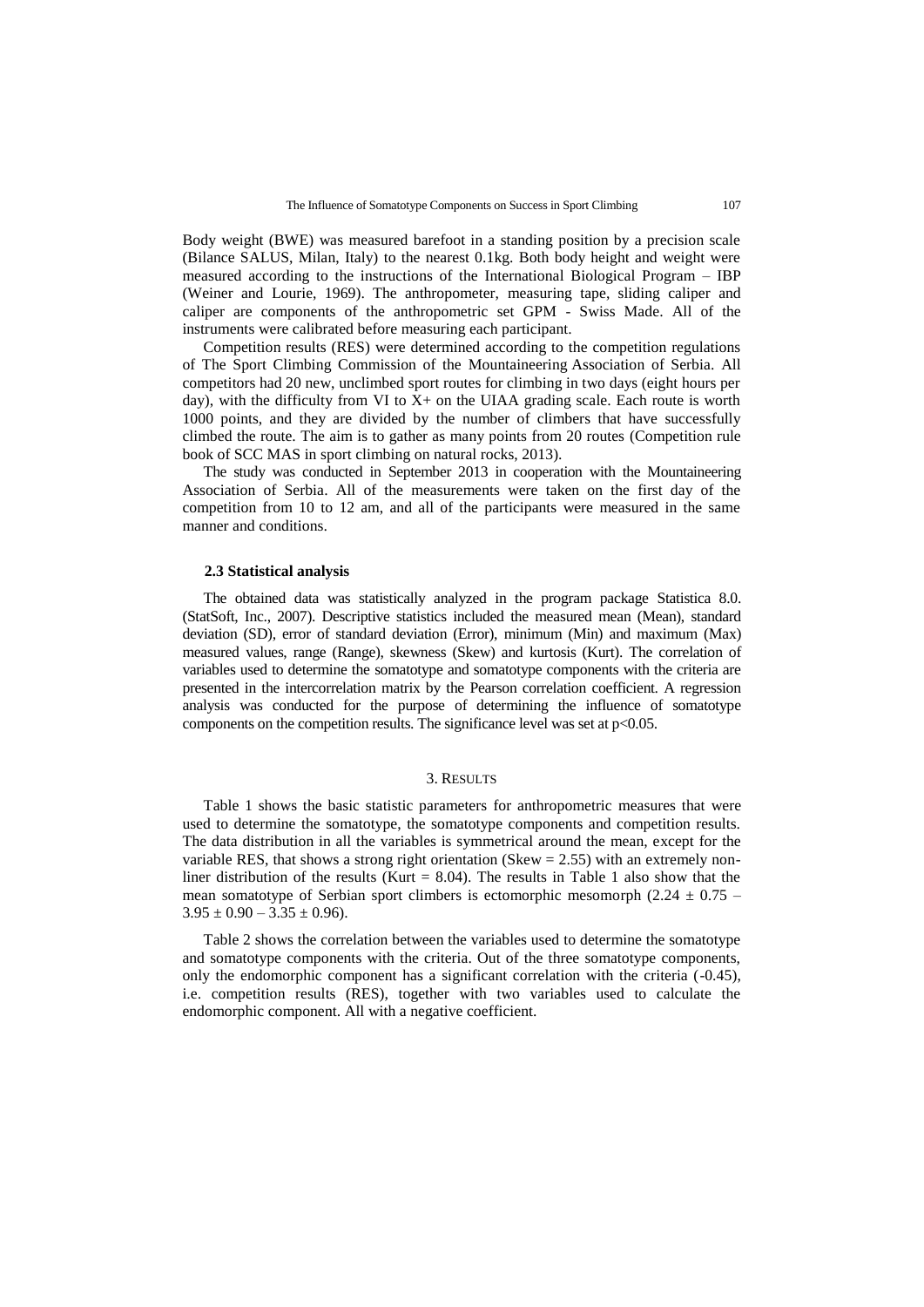**Table 1** The descriptive statistic parameters of anthropometric measures used to determine the somatotype, somatotype components and competition results for the whole sample  $(N = 31)$ 

| Variable    | Mean   | <b>SD</b> | Error  | Min    | Max     | Range   | Skew.   | Kurt.   |
|-------------|--------|-----------|--------|--------|---------|---------|---------|---------|
| <b>UASF</b> | 5.84   | 2.11      | 0.38   | 3.00   | 12.30   | 9.30    | 0.89    | 1.20    |
| <b>UBSF</b> | 7.56   | 1.26      | 0.23   | 5.70   | 10.50   | 4.80    | 0.30    | $-0.61$ |
| ASF         | 9.51   | 4.02      | 0.72   | 3.20   | 18.90   | 15.70   | 0.84    | $-0.09$ |
| CSF         | 7.48   | 3.12      | 0.56   | 3.50   | 15.20   | 11.70   | 0.87    | $-0.18$ |
| <b>BHE</b>  | 181.23 | 6.51      | 1.17   | 168.00 | 199.50  | 31.50   | 0.39    | 1.26    |
| <b>UAC</b>  | 32.77  | 2.18      | 0.39   | 28.70  | 37.40   | 8.70    | 0.16    | $-0.30$ |
| LLC         | 35.22  | 1.71      | 0.31   | 32.90  | 39.80   | 6.90    | 0.73    | 0.17    |
| <b>HBB</b>  | 6.85   | 0.35      | 0.06   | 6.20   | 7.40    | 1.20    | $-0.30$ | $-0.67$ |
| <b>FBB</b>  | 9.50   | 0.45      | 0.08   | 8.60   | 10.70   | 2.10    | 0.30    | 0.56    |
| <b>BWE</b>  | 71.97  | 6.21      | 1.12   | 60.00  | 86.50   | 26.50   | 0.14    | $-0.28$ |
| <b>ENDO</b> | 2.24   | 0.75      | 0.14   | 0.90   | 4.20    | 3.30    | 0.61    | 0.13    |
| <b>MESO</b> | 3.95   | 0.90      | 0.16   | 2.60   | 5.90    | 3.30    | 0.27    | $-0.82$ |
| <b>ECTO</b> | 3.35   | 0.96      | 0.17   | 0.90   | 5.00    | 4.10    | $-0.60$ | 0.16    |
| <b>RES</b>  | 645.16 | 763.39    | 137.11 | 0.00   | 3663.92 | 3663.92 | 2.55    | 8.04    |

Legend: UASF (mm) – upper arm skin fold; UBSF (mm) – upper back skin fold; ASF (mm) – abdominal skin fold; CSF (mm) – calf skin fold; BHE (cm) – body height, UAC (cm) – upper arm circumference; LLC (cm) – lower leg circumference; HBB (cm) – humerus bicondylar breadth; FBB (cm) – femur bicondylar breadth; BWE (kg) – body weight; ENDO – endomorphic component; MESO – mesomorphic component; ECTO – ectomorphic component; RES (points) – competition results

**Table 2** The intercorrelation matrix for variables used to determine the somatotype and somatotype components with the criterion variable (RES)

| 1.00                               |
|------------------------------------|
| 0.34<br>1.00                       |
| 1.00<br>$-0.47$<br>$-0.88$         |
| $-0.45$<br>$-0.34$<br>0.31<br>1.00 |
|                                    |

For a significance level of  $p<0.05$ 

**Table 3** The regression analysis for the influence of somatotype components on competition

| Variable     |          | Part-R         | Beta      | Std.Err. - of Beta | t(27)     | p-level     |
|--------------|----------|----------------|-----------|--------------------|-----------|-------------|
| ENDO.        | $-0.446$ | $-0.393$       | $-0.4247$ | 0.1912             | $-2.2207$ | $0.0350*$   |
| MESO         | $-0.339$ | $-0.226$       | $-0.4225$ | 0.3502             | $-1.2062$ | 0.2382      |
| <b>ECTO</b>  | 0.311    | $-0.132$       | $-0.2585$ | 0.3733             | $-0.6925$ | 0.4945      |
| $R = 0.5023$ |          | $R^2 = 0.2523$ |           | $F(3,27)=3.0368$   |           | $p<0.0462*$ |

For a significance level of  $p<0.05$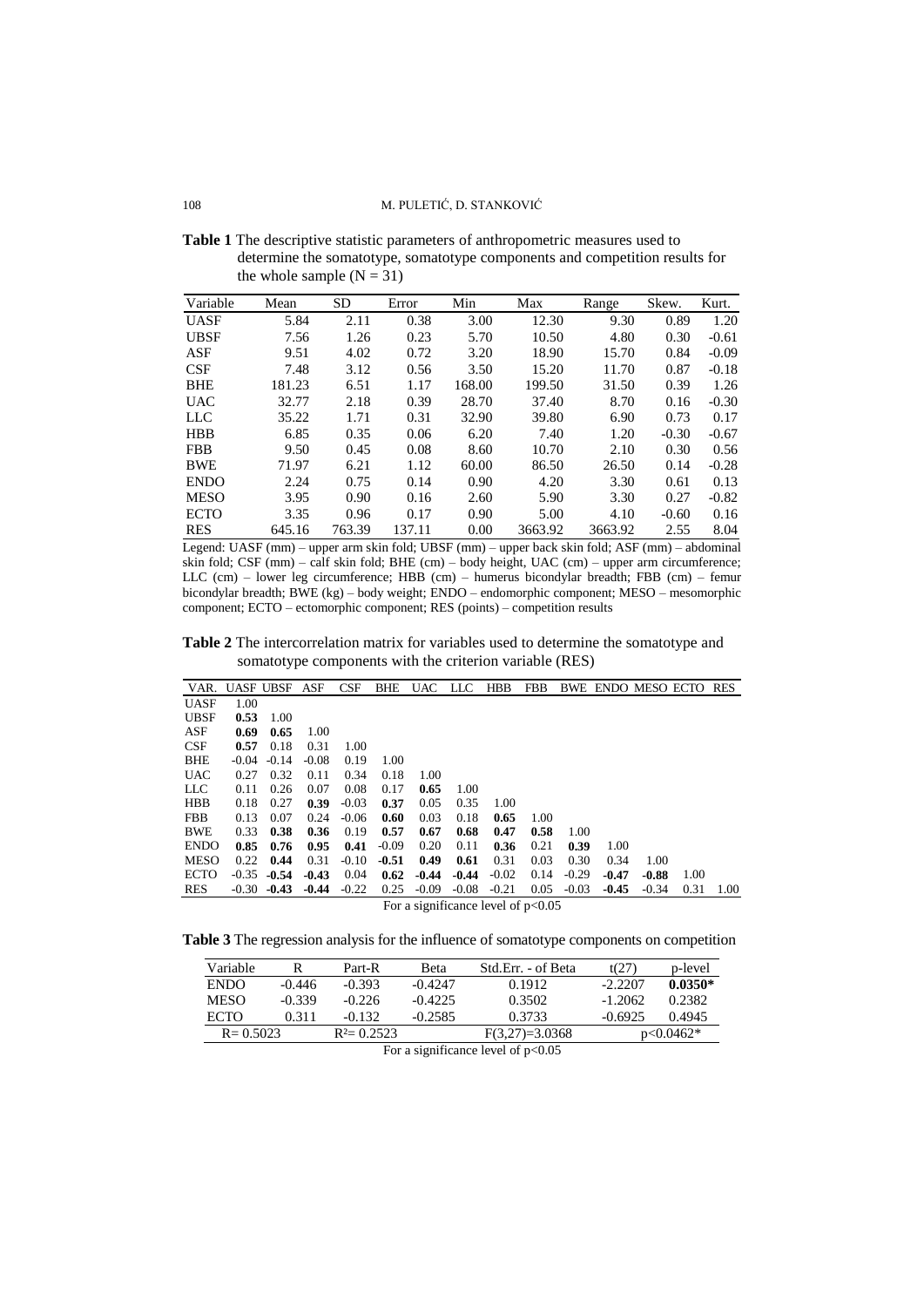The results in Table 3 show that there is a statistically significant influence of somatotype components on competition results in sport climbing at a multivariate level (p<0.0462). The multiple correlation coefficient was relatively high ( $R = 0.5023$ ), while the coefficient of determination indicated a common variability of the system variables and criteria around 25% ( $\mathbb{R}^2 = 0.2523$ ). At the univariate level, only the endomorphic component had a statistically significant influence on the competition results ( $p =$ 0.0350).

### 4. DISCUSSION

The somatotype of sport climbers, who participated in the third round of the Serbian National Championship in sport climbing on natural rocks in 2013, was ectomorphic mesomorph, which is in accordance with the findings of Alvero-Cruz  $(2011)$   $(1,34 - 5,22)$ – 3,05), and differs slightly from the findings of Viviani et. al. (1991) whose sample was mesomorph-ectomorph  $(2,0 \pm 0.6 - 4,0 \pm 0.8 - 3,7 \pm 0.9)$ . Together with previous studies, our findings confirm that mesomorphy and ectomorphy are dominant somatotype components within sport climbing athletes.

Since five competitors scored 0 points during two days of competition, and 10 of them had less than 500 points, we can assume that the selection of routes could have been inadequate for the sample studied in this research. The determination of competition results could also have influenced such a large range of results, as well as the form of the competition that suits climbers who have more endurance and experience.

Larger skin folds, i.e. a higher body fat percentage, have a negative effect on sport climbing results, meaning that competitors with lower body fat percentage had better results in this competition, since only the endomorphic component showed a statistically significant influence on the competition results. These findings confirm the assumption of Watts et al. (1993) that decreased endomorphy represents an advantage in climbing. In accordance with the results obtained by Binney et al. (2003) the ectomorphic component does not have an effect on success in sport climbing. Rather than absolute body weight, it is the higher percentage of body fat that has an influence on success in sport climbing. The results in this research show that some morphological characteristics, the endomorphic component in this case, can have an influence on sport climbing results, which does not coincide with the findings of foreign researchers (Mermier et al., 2000; España-Romero et al., 2006, Mladenov et al., 2009; Tomaszewski et al., 2011). In those studies, morphological characteristics did not show any significant influence on the results in sport climbing.

Future studies of the influences and relations of morphological characteristics on sport climbing results should be conducted with newly designed apparatuses for determining body fat percentage, absolute body fat, muscle mass percentage and absolute muscle mass, as well as the Ape index, arm length, finger and hand dimensions. The tests used in this research should be used on sport climbing athletes involved in competition climbing on artificial climbing walls in order to confirm or reject the results obtained in this study.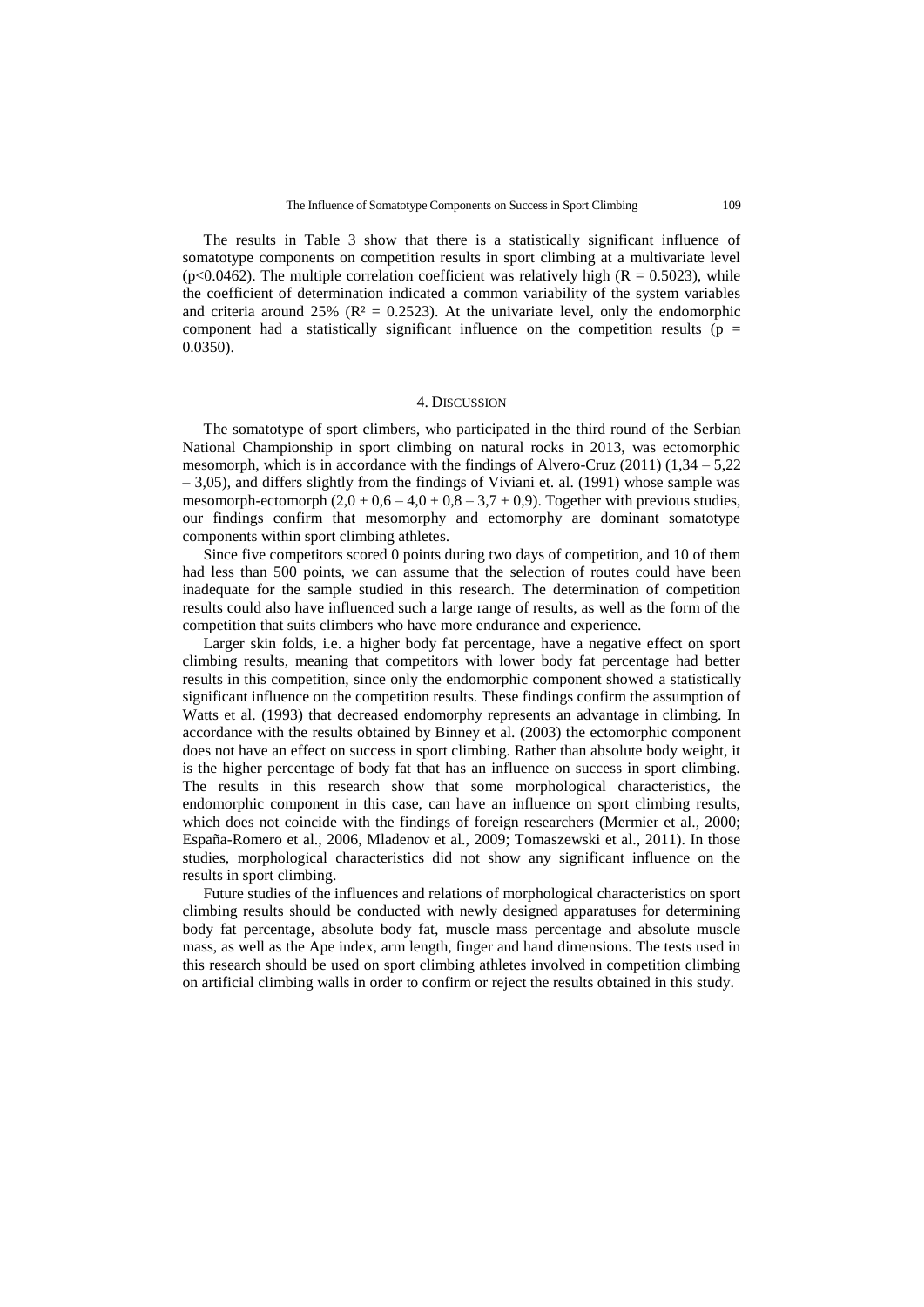#### 110 M. PULETIĆ, D. STANKOVIĆ

#### 5. CONCLUSION

In accordance with the aim of this research, we can conclude that somatotype components have an influence on success in sport climbing. Sport climbers can benefit from low body fat which can improve their climbing results. This statement does not mean that being underweight and anorexic can improve climbing results. Climbers should carefully plan their diet together with their training program in order to decrease their fat mass percentage. Reduced body weight on the account of body fat can help in achieving better climbing results due to the decrease in the total weight that climbers have to carry up the climbing wall.

**Acknowledgement.** *The paper is a part of the research done within the project Biomechanical Efficiency of the Elite Serbian Athletes, OI 179019. The authors would like to thank the Serbian Ministry of Education, Science and Technological Development for financing this project.*

#### **REFERENCES**

- Alvero-Cruz, J. R. (2011). Somatotipo, masa grasa y muscular del escalador Deportivo Español de elite. *International Journal of Morphology*, 29 (4), 1223-1230.
- Binney, D. M., & Cochrane, T. (2003). Differences in strength between male and female competative rock climbers. 2nd International Conference on Science and Technology in Climbing and Mountaineering. Retrieved March 13, 2012. from the World Wide Web: [http://www.trainingforclimbing.com/new/research/](http://www.trainingforclimbing.com/new/research/binney2003a.shtml) [binney2003a.shtml](http://www.trainingforclimbing.com/new/research/binney2003a.shtml)
- Carter, J. E. L. (2002). *The Heath-Carter anthropometric somatotype: instruction manual*. San Diego: San Diego State University.
- Cheung, W. Y. (2009). *The anthropometric and physiological profile of Hong Kong elite male competition climbers*. Unpublished doctoral dissertation, Hong Kong: Baptist University.
- Cheung, W. W., Tong, T. K., Morrison, A. B., Leung, R. W., Kwok, Y., & Wu, S. (2011). Anthropometrical and physiological profile of Chinese elite sport climbers. *Medicina Sportiva*, 15 (1), 23-29.
- SCC MAS (2013). *Competition rule book of SCC MAS in sport climbing on natural rocks.* Belgrade: Mountaineering *Association of Serbia.*
- España-Romero, V., Ortega Porcel, F. B., García-Artero, E., Ruiz, J. R., & Gutiérrez Sainz, A. (2006). Características de rendimiento, antropométricas y de fuerza muscular en el escalador de elite español. *Journal Selección*, 15 (4), 176-183.
- Mermier, C. M., Janot, J. M., Parker, D. L., & Swan, J. G. (2000). Physiological and anthopometric determinants of sport climbing performance. *British Journal of Sports Medicine*, 34 (5), 359-366.
- Mladenov, L. V., Mihailov, M. L., & Schoffl, V. R. (2009). Anthropometric and strength characteristics of World-class boulderers. *Medicina Sportiva*, 13 (4), 231-238.
- Stanković, D., Raković, A., Aleksandrović, M., & Joksimović, A. (2009). Differences in male and female competitors in basic parameters of the patterns and success in sports climbing. *Sport and Science*, 1, 167-174.
- Tomaszevski, P., Gajewski, J., & Lewandowska, J. (2011). Somatic profile of competitive sport climbers. *Journal of Human Kinetics*, 29, 107-113.
- Viviani, F., & Calderan, M. (1991). The somatotype in a group of "top" free-climbers. *The Journal of Sports Medicine and Physical Fitness*, 31 (4), 581-586.
- Watts, P. B., Martin, D. T., & Durtschi, S (1993). Anthropometric profiles of elite male and female competitive sport rock climbers. *Journal of Sport Sciences*, 11 (2), 113-117.
- Watts, P. B., Joubert, L. M., Lish, A. K., Mast, J. D., & Wilkins, B. (2003). Anthropometry of young competitive sport rock climbers. *British Journal of Sports Medicine*, 37 (5), 420-424.
- Weiner, J., & Lourie, J. (1969). *Human biology: a guide to field methods*. Oxford: Blackwell Scientific Publications.